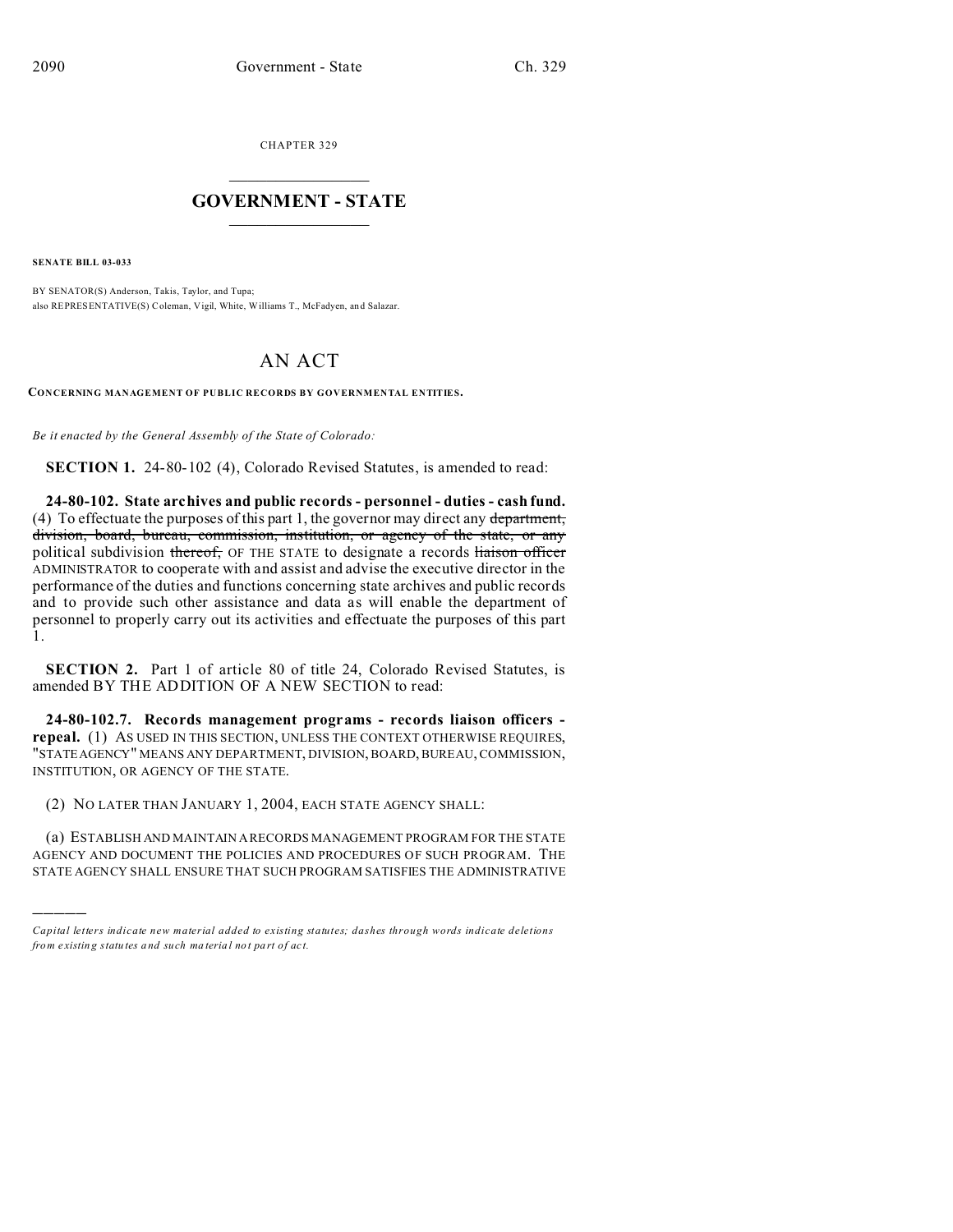AND TECHNICAL PROCEDURES FOR RECORDS MAINTENANCE AND MANAGEMENT ESTABLISHED BY THE EXECUTIVE DIRECTOR OF THE DEPARTMENT OF PERSONNEL PURSUANT TO THIS PART 1.

(b) DESIGNATE A RECORDS LIAISON OFFICER OR OFFICERS FROM THE STATE AGENCY'S EXISTING PERSONNEL TO COOPERATE WITH AND ASSIST AND ADVISE THE EXECUTIVE DIRECTOR OF THE DEPARTMENT OF PERSONNEL IN THE PERFORMANCE OF THE DUTIES AND FUNCTIONS CONCERNINGSTATE ARCHIVES AND PUBLIC RECORDS AND TO PROVIDE SUCH OTHER ASSISTANCE AND DATA THAT WILL ENABLE THE DEPARTMENT OF PERSONNEL TO PROPERLY CARRY OUT ITS ACTIVITIES AND IMPLEMENT THE PURPOSES OF THIS PART 1. THE DUTIES OF A RECORDS LIAISON OFFICER SHALL INCLUDE THE FOLLOWING:

(I) REVIEWING THE POLICIES AND PROCEDURES OF THE STATE AGENCY'S RECORDS MANAGEMENT PROGRAM TO ENSURE THAT SUCH PROGRAM EFFICIENTLY MANAGES THE STATE AGENCY'S RECORDS AND COMPLIES WITH ALL STATE AND FEDERAL LAW;

(II) ESTABLISHING AN INVENTORY OF THE STATE AGENCY'S RECORDS;

(III) ESTABLISHING RETENTION AND DISPOSITION SCHEDULES FOR THE STATE AGENCY'S RECORDS THAT ARE CONSISTENT WITH THIS PART 1 AND THE ADMINISTRATIVE AND TECHNICAL PROCEDURES ESTABLISHED BY THE EXECUTIVE DIRECTOR OF THE DEPARTMENT OF PERSONNEL;

(IV) PROVIDING INFORMATION ABOUT THE STORAGE OF THE STATE AGENCY'S RECORDS TO THE EXECUTIVE DIRECTOR OF THE DEPARTMENT OF PERSONNEL, INCLUDING THENUMBER OF RECORDS STORED, THE AMOUNT OF STORAGE SPACE USED, AND THE COST OF SUCH STORAGE; AND

(V) ENSURING ADEQUATE SECURITY, PUBLIC ACCESS, AND PROPER STORAGE OF THE STATE AGENCY'S RECORDS.

(c) NOTIFY THE EXECUTIVE DIRECTOR OF THE DEPARTMENT OF PERSONNEL OF THE APPOINTMENT OF THE RECORDS LIAISON OFFICER OR OFFICERS. ANY SUBSEQUENT CHANGE IN THE DESIGNATION OF A RECORDS LIAISON OFFICER SHALL BE REPORTED IN WRITING TO THE EXECUTIVE DIRECTOR WITHIN THIRTY DAYS.

(3) (a) THE DEPARTMENT OF CORRECTIONS SHALL BE EXEMPT FROM ALL OF THE PROVISIONS OF THIS SECTION.

(b) THIS SUBSECTION (3) IS REPEALED, EFFECTIVE JULY 1, 2008.

**SECTION 3.** 24-80-103, Colorado Revised Statutes, is amended to read:

**24-80-103. Determination of value - disposition.** NO LATER THAN JANUARY 1, 2005, AND JANUARY 1 EVERY TWO YEARS THEREAFTER, every public officer OF A STATE AGENCY, AS DEFINED IN SECTION 24-80-102.7, who has public records in his or her custody shall consult periodically with the department of personnel and the attorney general of the state, and such three officers shall determine whether the records in question are of legal, administrative, or historical value. EVERY PUBLIC OFFICER OF A POLITICAL SUBDIVISION WHO HAS PUBLIC RECORDS IN HIS OR HER